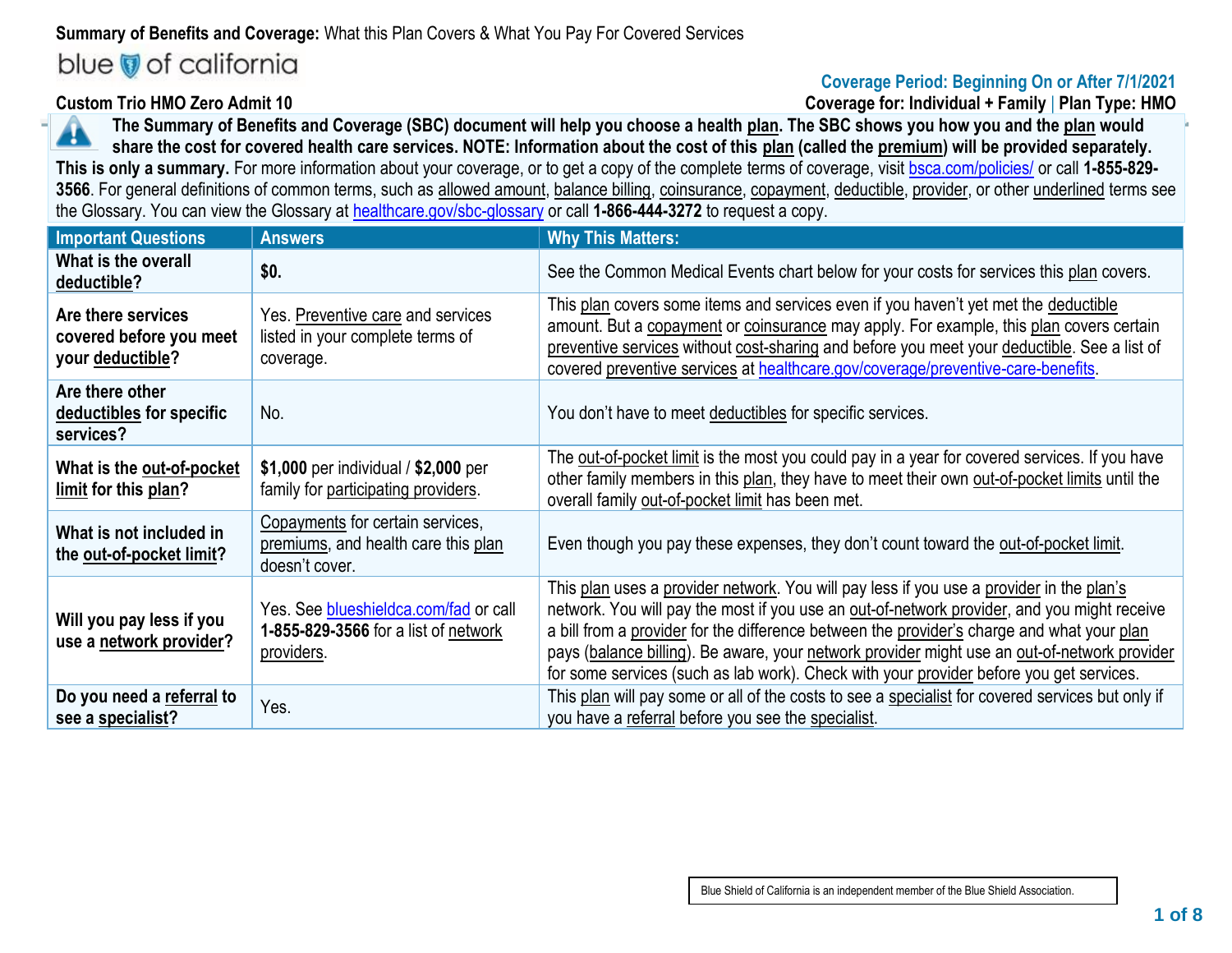| All copayment and coinsurance costs shown in this chart are after your deductible has been met, if a deductible applies. |                                                     |                                                                                                          |                                                                                                                          |                                                                                                                                                                      |
|--------------------------------------------------------------------------------------------------------------------------|-----------------------------------------------------|----------------------------------------------------------------------------------------------------------|--------------------------------------------------------------------------------------------------------------------------|----------------------------------------------------------------------------------------------------------------------------------------------------------------------|
| <b>Common Medical</b><br><b>Event</b>                                                                                    | <b>Services You May Need</b>                        | <b>What You Will Pay</b><br><b>Participating Provider</b><br>(You will pay the least)                    | <b>Non-Participating Provider</b><br>(You will pay the most)                                                             | <b>Limitations, Exceptions, &amp; Other</b><br><b>Important Information</b>                                                                                          |
|                                                                                                                          | Primary care visit to treat an<br>injury or illness | \$10/visit                                                                                               | <b>Not Covered</b>                                                                                                       | -None----------------------                                                                                                                                          |
| If you visit a health<br>care provider's office                                                                          | <b>Specialist visit</b>                             | Trio+ Specialist: \$20/visit<br>Other Specialist: \$10/visit                                             | <b>Not Covered</b>                                                                                                       | Self-referral is available for Trio+<br>Specialist visits.                                                                                                           |
| or clinic                                                                                                                | Preventive care/screening<br>/immunization          | No Charge                                                                                                | <b>Not Covered</b>                                                                                                       | You may have to pay for services that<br>aren't preventive. Ask your provider if<br>the services needed are preventive.<br>Then check what your plan will pay for.   |
| If you have a test                                                                                                       | Diagnostic test (x-ray, blood<br>work)              | Lab & Path: No Charge<br>X-Ray & Imaging: No Charge<br><b>Other Diagnostic Examination:</b><br>No Charge | Lab & Path: Not Covered<br>X-Ray & Imaging: Not<br>Covered<br><b>Other Diagnostic</b><br><b>Examination: Not Covered</b> | Preauthorization is required. Failure to<br>obtain preauthorization may result in<br>non-payment of benefits. The services<br>listed are at a freestanding location. |
|                                                                                                                          | Imaging (CT/PET scans, MRIs)                        | <b>Outpatient Radiology Center:</b><br>No Charge<br>Outpatient Hospital: No<br>Charge                    | <b>Outpatient Radiology Center:</b><br><b>Not Covered</b><br>Outpatient Hospital: Not<br>Covered                         | Preauthorization is required. Failure to<br>obtain preauthorization may result in<br>non-payment of benefits.                                                        |
| If you need drugs to<br>treat your illness or                                                                            | Tier 1                                              | Retail: \$10/prescription<br>Mail Service: \$20/prescription                                             | Retail: Not Covered<br>Mail Service: Not Covered                                                                         | Preauthorization is required for select<br>drugs. Failure to obtain                                                                                                  |
| condition<br>More information about                                                                                      | Tier <sub>2</sub>                                   | Retail: \$20/prescription<br>Mail Service: \$40/prescription                                             | Retail: Not Covered<br>Mail Service: Not Covered                                                                         | preauthorization may result in non-<br>payment of benefits.                                                                                                          |
| prescription drug<br>coverage is available at<br>blueshieldca.com/                                                       | Tier 3                                              | Retail: \$35/prescription<br>Mail Service: \$70/prescription                                             | Retail: Not Covered<br>Mail Service: Not Covered                                                                         | Retail: Covers up to a 30-day supply;<br>Mail Service: Covers up to a 90-day<br>supply.                                                                              |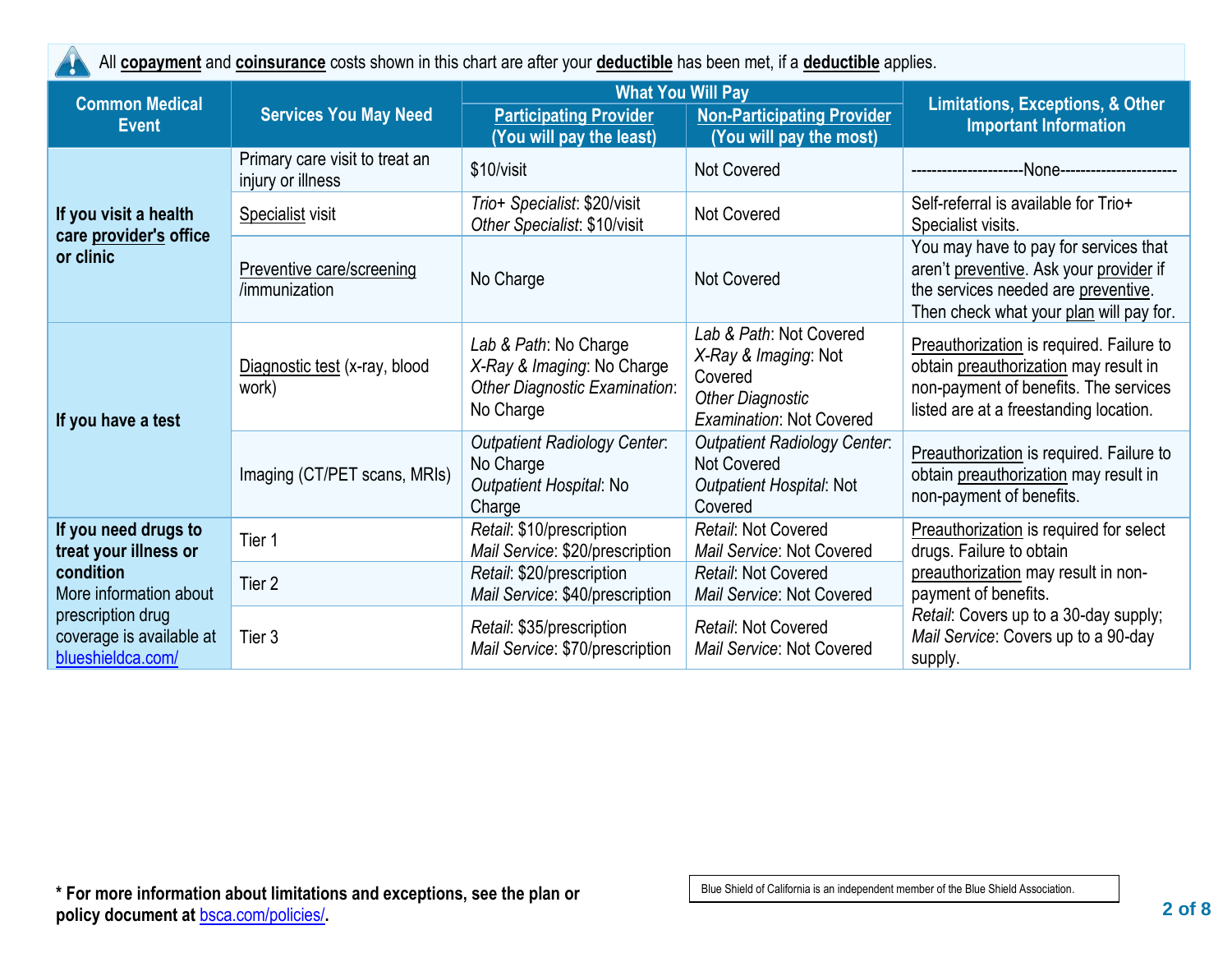| <b>Common Medical</b>             |                                                   | <b>What You Will Pay</b>                                                                                                                                       |                                                                                                | <b>Limitations, Exceptions, &amp; Other</b>                                                                                                                                                                                                                                                                                    |
|-----------------------------------|---------------------------------------------------|----------------------------------------------------------------------------------------------------------------------------------------------------------------|------------------------------------------------------------------------------------------------|--------------------------------------------------------------------------------------------------------------------------------------------------------------------------------------------------------------------------------------------------------------------------------------------------------------------------------|
| <b>Event</b>                      | <b>Services You May Need</b>                      | <b>Participating Provider</b><br>(You will pay the least)                                                                                                      | <b>Non-Participating Provider</b><br>(You will pay the most)                                   | <b>Important Information</b>                                                                                                                                                                                                                                                                                                   |
| formulary                         | Tier 4                                            | <b>Retail and Network Specialty</b><br>Pharmacies: 20% coinsurance<br>up to \$250/prescription<br>Mail Service: 20%<br>coinsurance up to<br>\$500/prescription | Retail: Not Covered<br>Mail Service: Not Covered                                               | Preauthorization is required. Failure to<br>obtain preauthorization may result in<br>non-payment of benefits.<br><b>Retail and Network Specialty</b><br>Pharmacies: Covers up to a 30-day<br>supply; Specialty drugs must be<br>obtained at a Network Specialty<br>Pharmacy.<br>Mail Service: Covers up to a 90-day<br>supply. |
| If you have outpatient<br>surgery | Facility fee (e.g., ambulatory<br>surgery center) | <b>Ambulatory Surgery Center:</b><br>No Charge<br>Outpatient Hospital: No<br>Charge                                                                            | <b>Ambulatory Surgery Center:</b><br><b>Not Covered</b><br>Outpatient Hospital: Not<br>Covered |                                                                                                                                                                                                                                                                                                                                |
|                                   | Physician/surgeon fees                            | No Charge                                                                                                                                                      | <b>Not Covered</b>                                                                             |                                                                                                                                                                                                                                                                                                                                |
|                                   | Emergency room care                               | Facility Fee: \$100/visit<br>Physician Fee: No Charge                                                                                                          | Facility Fee: \$100/visit<br>Physician Fee: No Charge                                          |                                                                                                                                                                                                                                                                                                                                |
| If you need immediate             | <b>Emergency medical</b><br>transportation        | \$100/transport                                                                                                                                                | \$100/transport                                                                                | This payment is for emergency or<br>authorized transport.                                                                                                                                                                                                                                                                      |
| medical attention                 | Urgent care                                       | \$10/visit                                                                                                                                                     | Within Plan Service Area:<br>Not Covered<br>Outside Plan Service Area:<br>\$10/visit           |                                                                                                                                                                                                                                                                                                                                |
| If you have a hospital<br>stay    | Facility fee (e.g., hospital room)                | No Charge                                                                                                                                                      | <b>Not Covered</b>                                                                             | Preauthorization is required. Failure to<br>obtain preauthorization may result in<br>non-payment of benefits.                                                                                                                                                                                                                  |
|                                   | Physician/surgeon fees                            | No Charge                                                                                                                                                      | Not Covered                                                                                    |                                                                                                                                                                                                                                                                                                                                |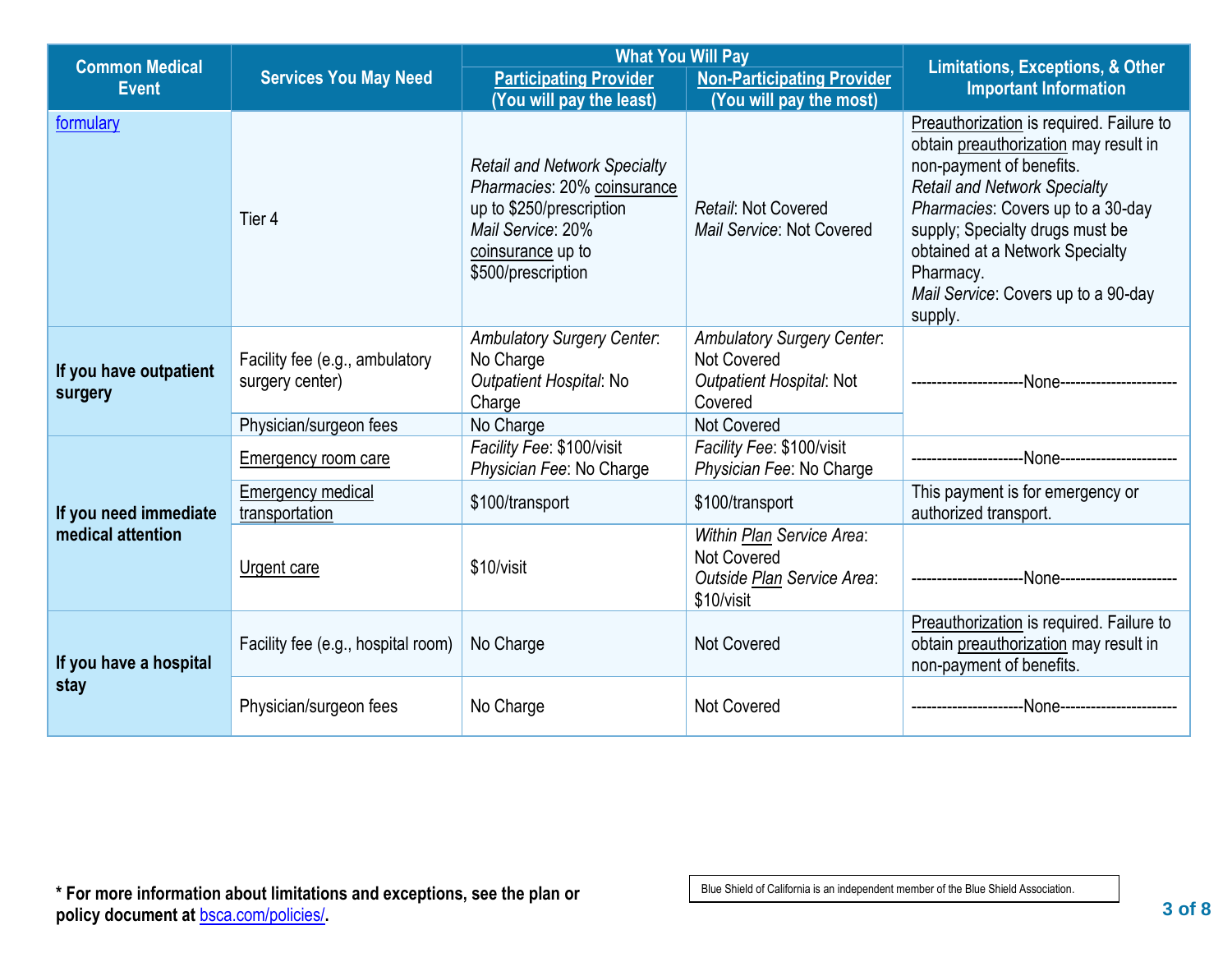| <b>Common Medical</b>                                                              | <b>What You Will Pay</b>                     |                                                                                                                                                            |                                                                                                                                                                          |                                                                                                                                            |
|------------------------------------------------------------------------------------|----------------------------------------------|------------------------------------------------------------------------------------------------------------------------------------------------------------|--------------------------------------------------------------------------------------------------------------------------------------------------------------------------|--------------------------------------------------------------------------------------------------------------------------------------------|
| <b>Event</b>                                                                       | <b>Services You May Need</b>                 | <b>Participating Provider</b>                                                                                                                              | <b>Non-Participating Provider</b>                                                                                                                                        | <b>Limitations, Exceptions, &amp; Other</b><br><b>Important Information</b>                                                                |
|                                                                                    |                                              | (You will pay the least)                                                                                                                                   | (You will pay the most)                                                                                                                                                  |                                                                                                                                            |
| If you need mental<br>health, behavioral<br>health, or substance<br>abuse services | Outpatient services                          | Office Visit: \$10/visit<br><b>Other Outpatient Services: No</b><br>Charge<br>Partial Hospitalization: No<br>Charge<br>Psychological Testing: No<br>Charge | Office Visit: Not Covered<br><b>Other Outpatient Services:</b><br><b>Not Covered</b><br>Partial Hospitalization: Not<br>Covered<br>Psychological Testing: Not<br>Covered | Preauthorization is required except for<br>office visits. Failure to obtain<br>preauthorization may result in non-<br>payment of benefits. |
|                                                                                    | Inpatient services                           | <b>Physician Inpatient Services:</b><br>No Charge<br>Hospital Services: No Charge<br>Residential Care: No Charge                                           | <b>Physician Inpatient Services:</b><br><b>Not Covered</b><br>Hospital Services: Not<br>Covered<br>Residential Care: Not<br>Covered                                      | Preauthorization is required. Failure to<br>obtain preauthorization may result in<br>non-payment of benefits.                              |
| If you are pregnant                                                                | Office visits                                | No Charge                                                                                                                                                  | <b>Not Covered</b>                                                                                                                                                       |                                                                                                                                            |
|                                                                                    | Childbirth/delivery professional<br>services | No Charge                                                                                                                                                  | <b>Not Covered</b>                                                                                                                                                       | -None-------------------                                                                                                                   |
|                                                                                    | Childbirth/delivery facility<br>services     | No Charge                                                                                                                                                  | Not Covered                                                                                                                                                              |                                                                                                                                            |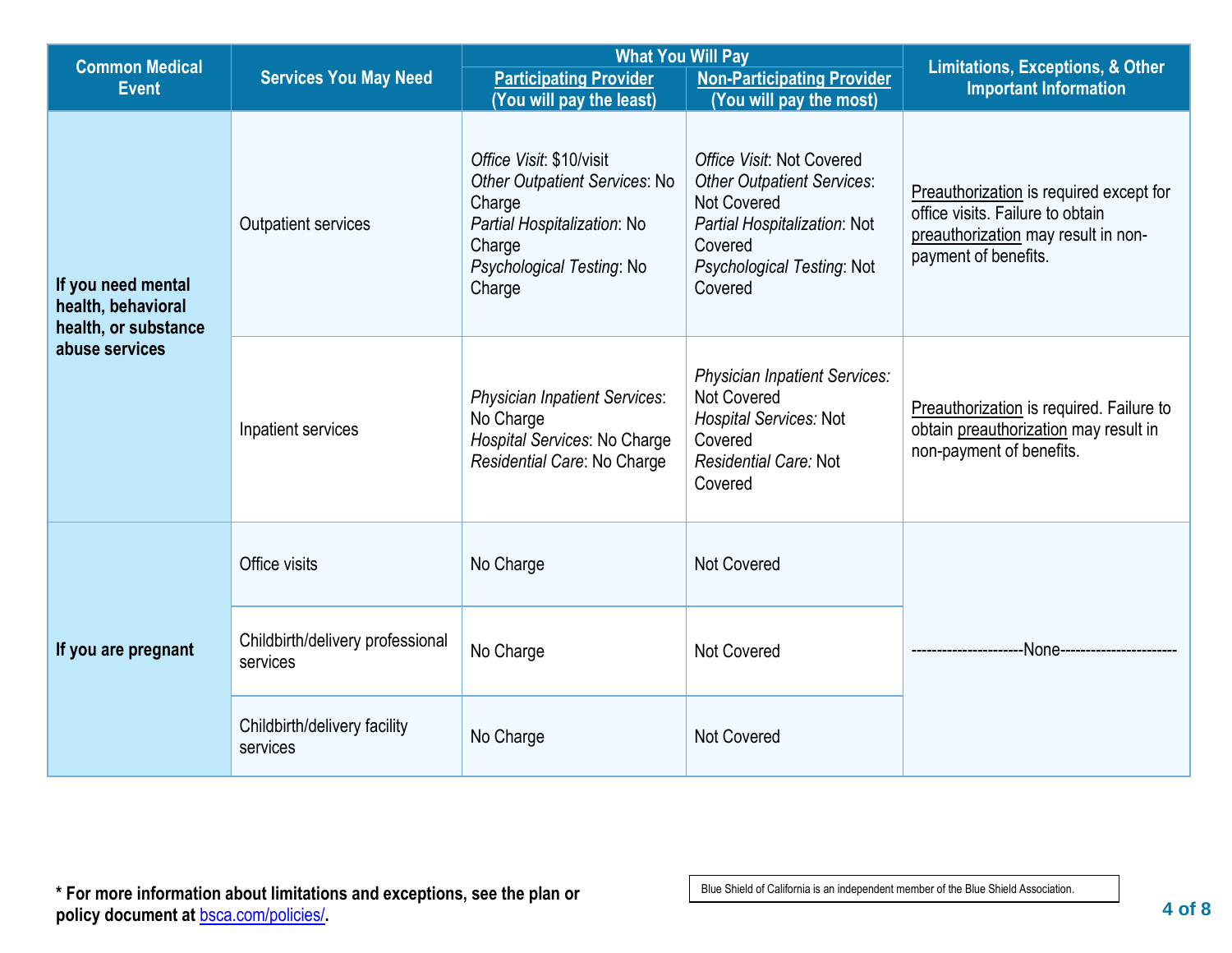| <b>Common Medical</b>                                                   |                              | <b>What You Will Pay</b>                                        |                                                                         |                                                                                                                                                                                  |
|-------------------------------------------------------------------------|------------------------------|-----------------------------------------------------------------|-------------------------------------------------------------------------|----------------------------------------------------------------------------------------------------------------------------------------------------------------------------------|
| <b>Event</b>                                                            | <b>Services You May Need</b> | <b>Participating Provider</b><br>(You will pay the least)       | <b>Non-Participating Provider</b><br>(You will pay the most)            | <b>Limitations, Exceptions, &amp; Other</b><br><b>Important Information</b>                                                                                                      |
|                                                                         | Home health care             | \$10/visit                                                      | Not Covered                                                             | Preauthorization is required. Failure to<br>obtain preauthorization may result in<br>non-payment of benefits. Coverage<br>limited to 100 visits per member per<br>calendar year. |
|                                                                         | Rehabilitation services      | Office Visit: \$10/visit<br>Outpatient Hospital: \$10/visit     | Office Visit: Not Covered<br><b>Outpatient Hospital: Not</b><br>Covered | -None-------------------                                                                                                                                                         |
| If you need help<br>recovering or have<br>other special health<br>needs | <b>Habilitation services</b> | Office Visit: \$10/visit<br>Outpatient Hospital: \$10/visit     | Office Visit: Not Covered<br><b>Outpatient Hospital: Not</b><br>Covered |                                                                                                                                                                                  |
|                                                                         | Skilled nursing care         | Freestanding SNF: No Charge<br>Hospital-based SNF: No<br>Charge | Freestanding SNF: Not<br>Covered<br>Hospital-based SNF: Not<br>Covered  | Preauthorization is required. Failure to<br>obtain preauthorization may result in<br>non-payment of benefits. Coverage<br>limited to 100 days per member per<br>benefit period.  |
|                                                                         | Durable medical equipment    | No Charge                                                       | <b>Not Covered</b>                                                      | Preauthorization is required. Failure to<br>obtain preauthorization may result in<br>non-payment of benefits.                                                                    |
|                                                                         | Hospice services             | No Charge                                                       | <b>Not Covered</b>                                                      | Preauthorization is required except for<br>pre-hospice consultation. Failure to<br>obtain preauthorization may result in<br>non-payment of benefits.                             |
|                                                                         | Children's eye exam          | Not Covered                                                     | <b>Not Covered</b>                                                      |                                                                                                                                                                                  |
| If your child needs<br>dental or eye care                               | Children's glasses           | <b>Not Covered</b>                                              | <b>Not Covered</b>                                                      | -None---------------                                                                                                                                                             |
|                                                                         | Children's dental check-up   | <b>Not Covered</b>                                              | <b>Not Covered</b>                                                      |                                                                                                                                                                                  |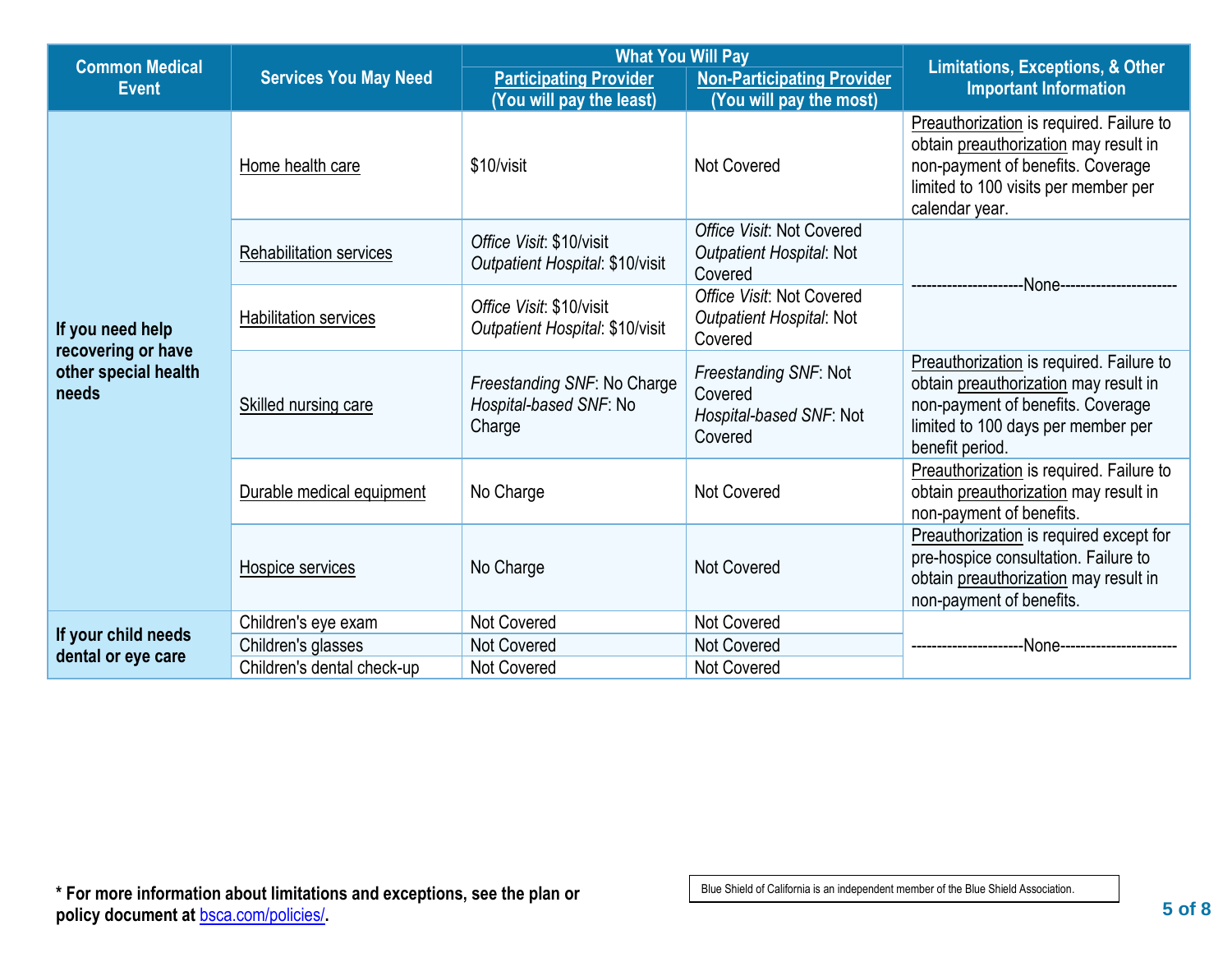| Services Your Plan Generally Does NOT Cover (Check your policy or plan document for more information and a list of any other excluded services.) |                              |                                                       |                      |  |
|--------------------------------------------------------------------------------------------------------------------------------------------------|------------------------------|-------------------------------------------------------|----------------------|--|
| Acupuncture                                                                                                                                      | Hearing Aids                 | Non-emergency care when<br>traveling outside the U.S. | Routine foot care    |  |
| Cosmetic surgery<br>$\bullet$                                                                                                                    | <b>Infertility Treatment</b> | Private-duty nursing                                  | Weight loss programs |  |
| Dental care (Adult)                                                                                                                              | Long-term care               | Routine eye care (Adult)                              |                      |  |
| Other Covered Services II imitations may apply to these services. This jsn't a complete list Please see your plan decument)                      |                              |                                                       |                      |  |

**Other Covered Services (Limitations may apply to these services. This isn't a complete list. Please see your plan document.)**

**Bariatric surgery • Chiropractic Care** 

Your Rights to Continue Coverage: There are agencies that can help if you want to continue your coverage after it ends. The contact information for those agencies is: Department of Health and Human Services, Center for Consumer Information and Insurance Oversight, at 1-877-267-2323 x61565 or [cciio.cms.gov.](http://cciio.cms.gov/) Other coverage options may be available to you too, including buying individual insurance coverage through the Health Insurance Marketplace. For more information about the Marketplace, visit [HealthCare.gov](http://healthcare.gov/) or call 1-800-318-2596.

Your Grievance and Appeals Rights: There are agencies that can help if you have a complaint against your plan for a denial of a claim. This complaint is called a grievance or appeal. For more information about your rights, look at the explanation of benefits you will receive for that medical claim. Your plan documents also provide complete information to submit a claim, appeal, or a grievance for any reason to your plan. For more information about your rights, this notice or assistance, contact: Blue Shield Customer Service at 1-855-829-3566 or the Department of Labor's Employee Benefits Security Administration at **1-866-444-EBSA (3272)** or [dol.gov/ebsa/healthreform.](https://www.dol.gov/agencies/ebsa/laws-and-regulations/laws/affordable-care-act/) Additionally, you can contact the California Department of Managed Health Care Help at 1-888-466-2219 or visit [helpline@dmhc.ca.gov](http://mailto:helpline@dmhc.ca.gov) or visit [http://www.healthhelp.ca.gov.](http://www.healthhelp.ca.gov/)

# **Does this plan provide Minimum Essential Coverage? Yes**

Minimum Essential Coverage generally includes plans, health insurance available through the Marketplace or other individual market policies, Medicare, Medicaid, CHIP, TRICARE, and certain other coverage. If you are eligible for certain types of Minimum Essential Coverage, you may not be eligible for the premium tax credit.

# **Does this plan meet the Minimum Value Standards? Yes**

If your plan doesn't meet the Minimum Value Standards, you may be eligible for a premium tax credit to help you pay for a plan through the Marketplace.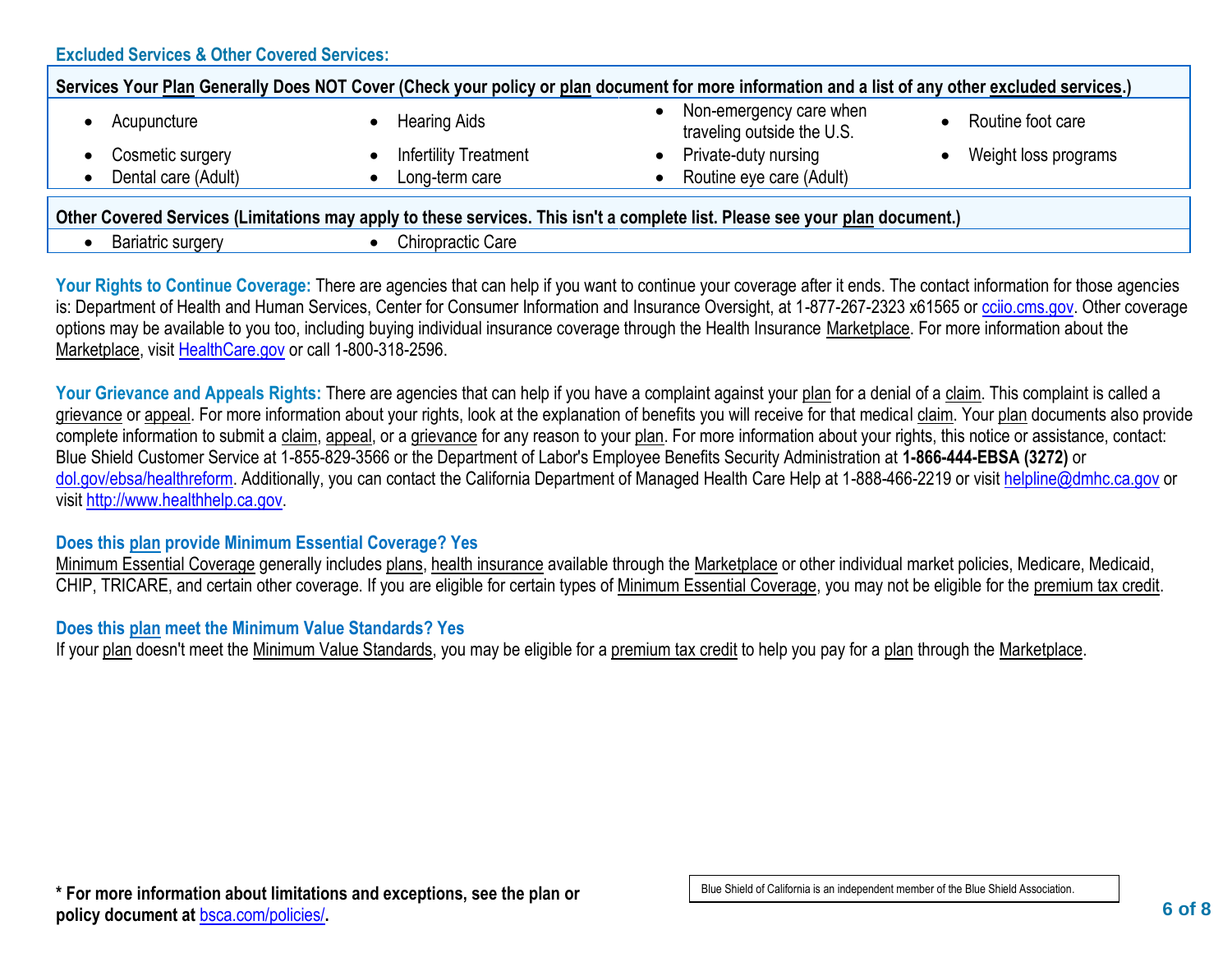#### **Language Access Services:**

English: For assistance in English at no cost, call 1-866-346-7198.

Spanish (Español): Para obtener asistencia en Español sin cargo, llame al 1-866-346-7198.

Tagalog (Tagalog): Kung kailanganninyo ang libreng tulongsa Tagalog tumawag sa 1-866-346-7198.

Chinese (中文): 如果需要中文的免费帮助, 请拨打这个号码1-866-346-7198.

Navajo (Dine): Diné k'ehjí doo baah ílínígó shíka' at'oowoł nínízingo, kwiji' hodíílnih 1-866-346-7198.

Vietnamese (Tiếng Việt): Đểđược hỗ trợ miễn phí tiếng Việt, vui lòng gọi đến số 1-866-346-7198.

Korean (한국어): 한국어도움이필요하시면, 1-866-346-7198 무료전화 로전화하십시오.

Armenian (Հայերեն)։ Հայերեն լեզվով անվճար օգնություն սաանայու համար խնդրում ենք զանգահարել 1-866-346-7198.

Russian (Русский): если нужна бесплатная помощь на русском языке, то позвоните 1-866-346-7198.

Japanese (日本語): 日本語支援が必要な場合1-866-346-7198に電話をかけてください。無料で提供します。

بر اي دريافت كمك رايگان زبان فارسي،لطفاً با شمار ه تلفن 7198-866-1-366 تماس بگيريد. :(فارسي) Persian

Punigbi (ਪੰਜਾਬੀ): ਪੰਜਾਬੀ ਵਿਚ ਸਹਾਇਤਾ ਲਈ ਕਿਰਪਾ ਕਰਕੇ 1-866-346-7198 'ਤੇ ਕਾੱਲ ਕਰੋ।

Khmer (ភាសាខ្មែរ)៖ សូមជំនួយភាសាអង់គ្លេសដោយឥតគិតច្នៃ សូមទាក់ទងមកលេខ 1-866-346-7198។

لحصول على المساعدة في اللغة العربية مجانا، تفضل باتصال على هذا الرقم: 7198-346-366-1. :(العربية) Arabic

Hmong (Hnoob): Xav tau kev pab dawb lub Hmoob, thov hu rau 1-866-346-7198.

Hindi (हिन्दी): हिन्दी में बिना खर्च के सहायता के लिए, 1-866-346-7198 पर कॉल करें।

Thai (ไทย): สำหรับความช่วยเหลือเป็นภาษาไทยโดยไม่มีค่าใช้จ่ายโปรดโทร 1-866-346-7198

Laotian (ພາສາລາວ): ສໍາລັບການຊ່ວຍເຫືອເປັນພາສາລາວແບບບໍ່ເສຍຄ່າ, ກະລນາໂທ1-866-346-7198.

–––––––––––––––––––––*To see examples of how this plan might cover costs for a sample medical situation, see the next section.–––––––––––*–––––––––––

# **PRA Disclosure Statement**

According to the Paperwork Reduction Act of 1995, no persons are required to respond to a collection of information unless it displays a valid OMB control number. The valid OMB control number for this information collection is **0938-1146**. The time required to complete this information collection is estimated to average **0.08** hours per response, including the time to review instructions, search existing data resources, gather the data needed, and complete and review the information collection. If you have comments concerning the accuracy of the time estimate(s) or suggestions for improving this form, please write to: CMS, 7500 Security Boulevard, Attn: PRA Reports Clearance Officer, Mail Stop C4-26-05, Baltimore, Maryland 21244-1850.

**\* For more information about limitations and exceptions, see the plan or policy document at** [bsca.com/policies/](http://www.bsca.com/policies/)**.**

Blue Shield of California is an independent member of the Blue Shield Association.